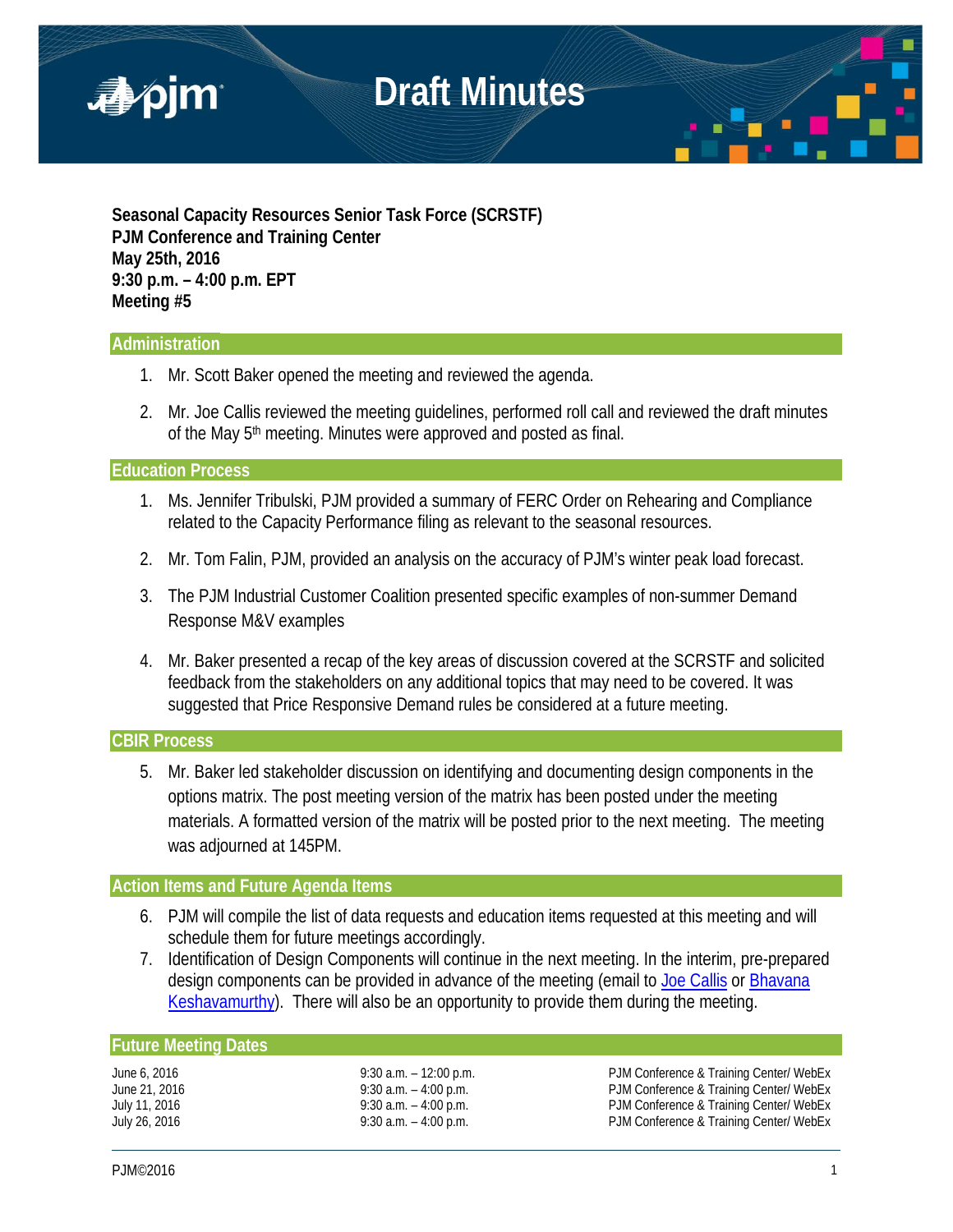



August 12, 2016 <br>August 22, 2016 **9:30 a.m.** – 4:00 p.m. – 4:30 p.m. PJM Conference & Training Center/ WebEx<br>PJM Conference & Training Center/ WebEx August 22, 2016 <br>
August 22, 2016 **1:00 p.m. – 4:30 p.m.** PJM Conference & Training Center/ WebEx<br>
PJM Conference & Training Center/ WebEx September 8, 2016 <br>
9:30 a.m. – 4:00 p.m.<br>
9:30 a.m. – 4:00 p.m. PJM Conference & Training Center/ WebEx<br>
PJM Conference & Training Center/ WebEx September 23, 2016 9:30 a.m. – 4:00 p.m.<br>
October 14, 2016 9:30 a.m. – 4:00 p.m.<br>
October 26, 2016 9:30 a.m. – 4:00 p.m.<br>
November 16, 2016 9:30 a.m. – 4:00 p.m.<br>
PJM Conference & Training Center/ WebEx<br>
PJM Conference & T October 14, 2016 **12, 2016** 9:30 a.m. – 4:00 p.m. PJM Conference & Training Center/ WebEx<br>October 26, 2016 9:30 a.m. – 4:00 p.m. PJM Conference & Training Center/ WebEx PJM Conference & Training Center/ WebEx November 16, 2016 9:30 a.m. – 4:00 p.m. PJM Conference & Training Center/ WebEx November 29, 2016 <br>December 19, 2016 **19. In the Conference of Training Center/ WebEx**<br>PJM Conference & Training Center/ WebEx PJM Conference & Training Center/ WebEx

Author: B.Keshavamurthy

#### **In Attendance (In Person)**

| <b>Last Name</b> | <b>First</b><br>Name | Company                                                  | <b>Sector</b>             |
|------------------|----------------------|----------------------------------------------------------|---------------------------|
| Anders           | David                | PJM Interconnection, LLC                                 | Not Applicable            |
| <b>Baker</b>     | Scott                | PJM Interconnection, LLC                                 | Not Applicable            |
| <b>Bastian</b>   | Jeff                 | PJM Interconnection, LLC                                 | Not Applicable            |
| Bell             | Jerry                | PJM Interconnection, LLC                                 | Not Applicable            |
| Borgatti         | Michael              | <b>Gabel and Associates</b>                              | Not Applicable            |
| <b>Bruce</b>     | Susan                | McNees Wallace & Nurick LLC                              | Not Applicable            |
| Callis           | Joe                  | PJM Interconnection, LLC                                 | Not Applicable            |
| Campbell         | <b>Bruce</b>         | EnergyConnect, Inc.                                      | Other Supplier            |
| Collins          | Leonard              | State of Delaware                                        | Not Applicable            |
| Covino           | Susan                | PJM Interconnection, LLC                                 | Not Applicable            |
| Esposito         | Pati                 | TransCanada Power Marketing Ltd.                         | Other Supplier            |
| Fields           | William              | Maryland Office of Peoples Counsel                       | <b>End User Customer</b>  |
| Falin            | Tom                  | PJM Interconnection, LLC                                 | Not Applicable            |
| Fitch            | Neal                 | NRG Power Marketing LLC                                  | <b>Generation Owner</b>   |
| Greiner          | Gary                 | PSEG Energy Resources and Trade LLC                      | Other Supplier            |
| Hendrzak         | Chantal              | PJM Interconnection, LLC                                 | Not Applicable            |
| Horton           | Dana                 | Appalachian Power Company                                | <b>Transmission Owner</b> |
| Johnson          | Carl                 | Customized Energy Solutions, Ltd.*                       | Not Applicable            |
| Keech            | Adam                 | PJM Interconnection, LLC                                 | Not Applicable            |
| Keshavamurthy    | <b>Bhavana</b>       | PJM Interconnection, LLC                                 | Not Applicable            |
| Kogut            | George               | New York Power Authority                                 | Other Supplier            |
| Mabry            | David                | McNees Wallace & Nurick LLC                              | Not Applicable            |
| Marzewski        | Skyler               | Monitoring Analytics, LLC                                | Not Applicable            |
| Matheson         | Eric                 | PA PUC                                                   | Not Applicable            |
| O'Connell        | Robert               | Main Line Electricity Market Consultants                 | Not Applicable            |
| Pratzon          | David                | <b>GT Power Group</b>                                    | Not Applicable            |
| Price            | Ruth                 | Division of the Public Advocate of the State of Delaware | <b>End User Customer</b>  |
| Reynolds         | John                 | PJM Interconnection, LLC                                 | Not Applicable            |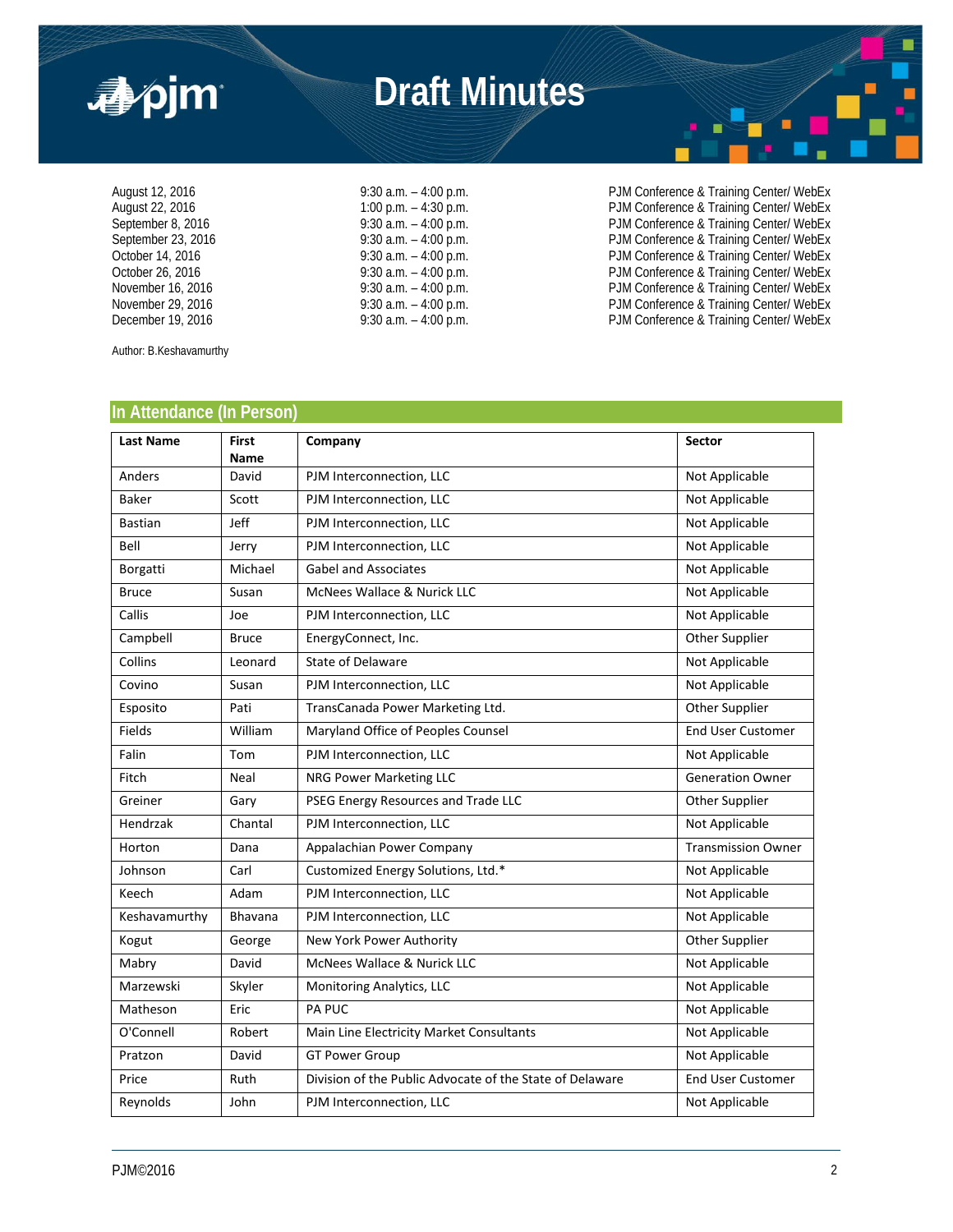

### **Draft Minutes**



#### **In Attendance (WebEx / Teleconference)**

| <b>Last Name</b> | <b>First Name</b> | Company                                   | <b>Sector</b>               |
|------------------|-------------------|-------------------------------------------|-----------------------------|
| Ainspan          | Malcolm           | Energy Curtailment Specialists, Inc.      | Other Supplier              |
| Azar             | Abe               | <b>DB Energy Trading LLC</b>              | Other Supplier              |
| Barbeau          | Andrew            | The Accelerate Group                      | Not Applicable              |
| Barker           | Jason             | Exelon Business Services Company, LLC     | <b>Transmission Owner</b>   |
| <b>Benchek</b>   | Jim               | FirstEnergy Solutions Corp.               | <b>Transmission Owner</b>   |
| Berner           | Aaron             | PJM Interconnection, LLC                  | Not Applicable              |
| Bhavaraju        | Murty             | PJM Interconnection, LLC                  | Not Applicable              |
| Bloom            | David             | <b>Baltimore Gas and Electric Company</b> | <b>Transmission Owner</b>   |
| <b>Bolan</b>     | Martin            | FirstEnergy Solutions Corp.               | <b>Transmission Owner</b>   |
| Brown            | Rich              | PJM Interconnection, LLC                  | Not Applicable              |
| Carmean          | Gregory           | OPSI                                      | Not Applicable              |
| Cummings         | <b>Bridgid</b>    | PJM Interconnection, LLC                  | Not Applicable              |
| D'Alessandris    | Lou               | FirstEnergy Solutions Corp.               | <b>Transmission Owner</b>   |
| DeLosa           | Joseph            | DE Public Service Commission              | Not Applicable              |
| <b>DeNavas</b>   | Joseph            | Potomac Electric Power Company            | <b>Electric Distributor</b> |
| Diamond          | Erika             | Energy Hub                                | Not Applicable              |
| Dickson          | Douglas           | New Jersey Board of Public Utilities      | Not Applicable              |
| Domian           | Christin          | Mitsubishi Electric Power Products Inc.   | Not Applicable              |
| Doremus          | Steven            | EnerNOC, Inc.                             | Other Supplier              |
| James            | Eber              | Commonwealth Edison Company               | <b>Transmission Owner</b>   |
| Farber           | John              | DE Public Service Commission              | Not Applicable              |
| Feierabend       | <b>Rick ES</b>    | Dominion Virginia Power                   | Not Applicable              |
| Feldman          | <b>Brett</b>      | Navigant Consulting, Inc.                 | Not Applicable              |
| Filomena         | Guy               | Customized Energy Solutions, Ltd.*        | Not Applicable              |
| Foladare         | Kenneth           | <b>IMG Midstream LLC</b>                  | <b>Generation Owner</b>     |
| Freeman          | Michael           | <b>Emerald Energy</b>                     | Not Applicable              |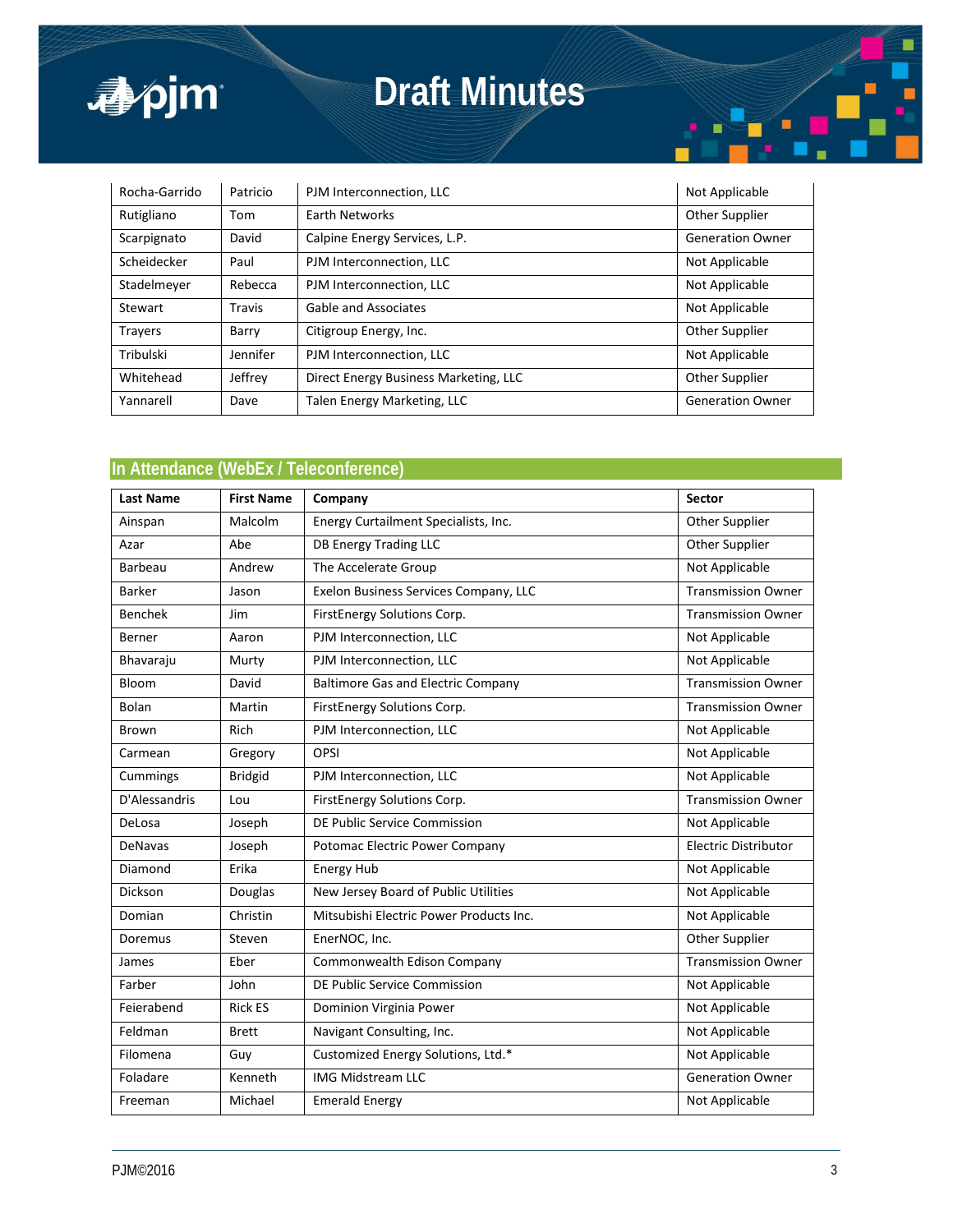

# **Draft Minutes**

| Garnett    | Bryan        | Duke Energy Business Services LLC                          | <b>Generation Owner</b>     |
|------------|--------------|------------------------------------------------------------|-----------------------------|
| Gebolys    | Debbie       | Public Utilities Commission of Ohio (The)                  | Not Applicable              |
| Godson     | Gloria       | Pepco Holdings                                             | <b>Generation Owner</b>     |
| Griffiths  | Dan          | <b>Consumer Advocates of PJM States</b>                    | Not Applicable              |
| Hagaman    | Derek        | <b>GT Power Group</b>                                      | Not Applicable              |
| Hanser     | Erik         | Michigan Public Service Commission                         | Not Applicable              |
| Hilaski    | Steve        | Potomac Electric Power Company                             | <b>Electric Distributor</b> |
| Hoatson    | Tom          | Riverside Generating, LLC                                  | Other Supplier              |
| Horstmann  | John         | Dayton Power & Light Company (The)                         | <b>Transmission Owner</b>   |
| Hsia       | Eric         | PJM Interconnection, LLC                                   | Not Applicable              |
| Hyzinsky   | Tom          | Talen Energy Marketing, LLC                                | <b>Generation Owner</b>     |
| Jackson    | Michaela     | EDF Trading North America, LLC                             | Other Supplier              |
| Jacobs     | Mike         | <b>Xtreme Power</b>                                        | Not Applicable              |
| Jett       | William      | Duke Energy Business Services LLC                          | <b>Generation Owner</b>     |
| Kelley     | Michael      | PJM Interconnection, LLC                                   | Not Applicable              |
| Kelly      | Stephen      | Brookfield Energy Marketing LP                             | Other Supplier              |
| Kier       | Laura        | EnergyHub                                                  | Not Applicable              |
| Kolo       | Elta         | <b>GTM</b>                                                 | Not Applicable              |
| Lacy       | Catharine    | Dominion Virginia Power                                    | Not Applicable              |
| Langbein   | Pete         | PJM Interconnection, LLC                                   | Not Applicable              |
| Lejcar     | Jamie        | <b>CPS Energy</b>                                          | Electric Distributor        |
| Loudenburg | Zack         | Pennsylvania Renewable Resources, Associates               | <b>Generation Owner</b>     |
| Mariam     | Yohannes     | Office of the Peoples Counsel for the District of Columbia | <b>End User Customer</b>    |
| Matheson   | Doug         | EnerNOC, Inc.                                              | Other Supplier              |
| McCaffree  | Matthew      | Comverge Inc.                                              | Not Applicable              |
| Midgley    | Sharon       | Exelon Generation Co., LLC                                 | <b>Generation Owner</b>     |
| Miller     | John         | Commonwealth Edison Company                                | <b>Transmission Owner</b>   |
| Mohler     | Shaun        | SMXB Law                                                   | Not Applicable              |
| Mooney     | Molly        | PJM Interconnection, LLC                                   | Not Applicable              |
| Munsch     | Kristin      | Citiizens Utility Board                                    | Not Applicable              |
| Nowell     | Cynthia      | Delmarva Power & Light Company                             | Electric Distributor        |
| Ondayko    | <b>Brock</b> | Appalachain Power Company                                  | <b>Transmission Owner</b>   |
| Pakela     | Greg         | <b>DTE Energy Trading</b>                                  | Other Supplier              |
| Phillips   | Amanda       | Wabash Valley Power Association, Inc.                      | Electric Distributor        |
| Quevada    | Jason        | PJM Interconnection, LLC                                   | Not Applicable              |
| Rajan ES   | Abhijit      | <b>Dominion Resources</b>                                  | Not Applicable              |
| Riding     | MQ           | Essential Power OPP, LLC                                   | <b>Transmission Owner</b>   |
| Rohrbach   | John         | Southern Maryland Electric Cooperative                     | Electric Distributor        |
| Rugh       | Chris        | <b>EverPower Commercial Services, LLC</b>                  | <b>Generation Owner</b>     |
| Sasser     | Jonathan     | Customized Energy Solutions, Ltd.                          | Not Applicable              |
| Schreim    | Morris       | Maryland Public Service Commission                         | Not Applicable              |

Ē ٤.